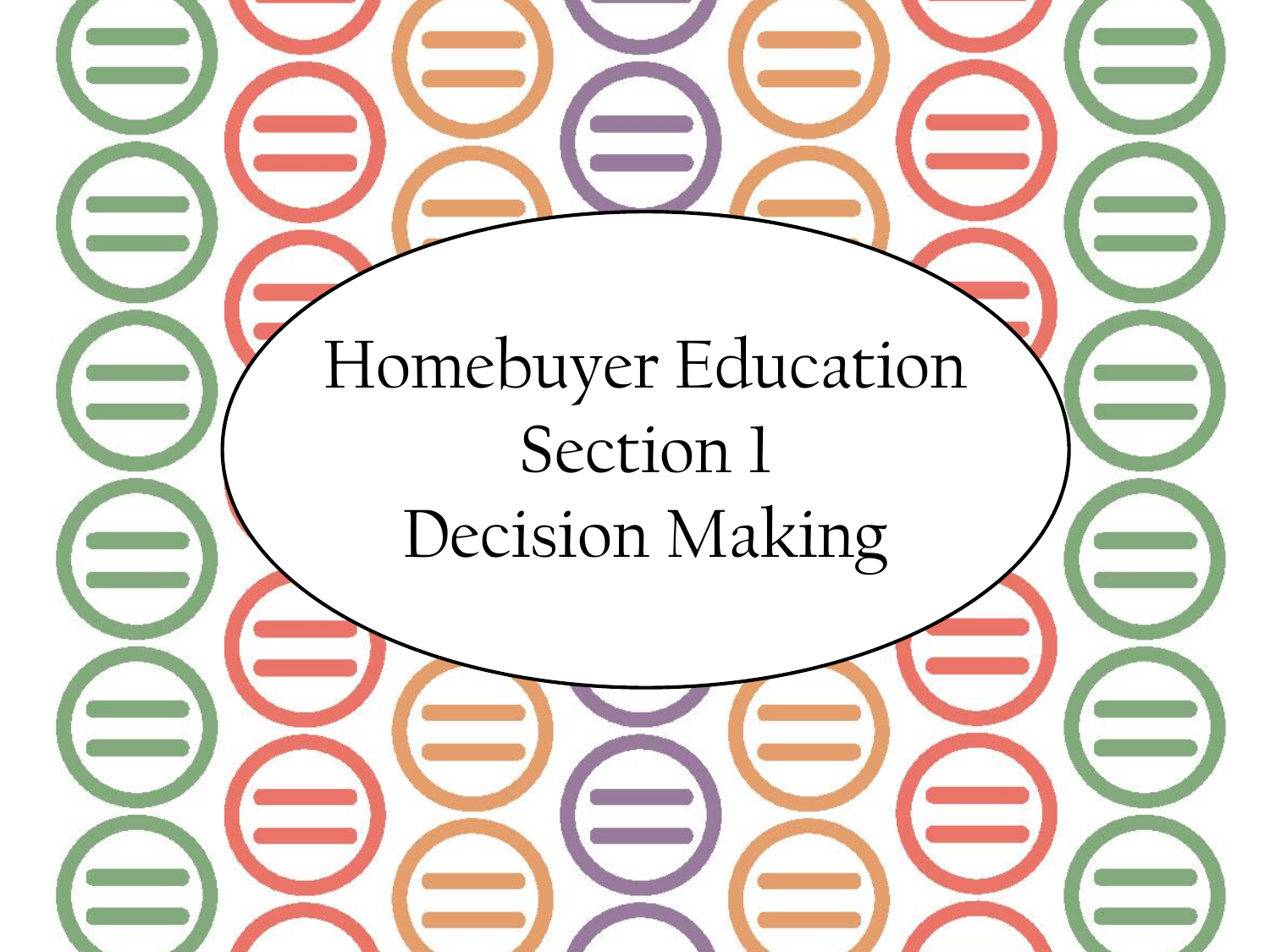## **Decision Making**

### Is Homeownership Right for you?

### **Steps in buying a home**

- 1. Prepare for homeownership by making sure you are personally ready
- 2. Determine what you can afford
- 3. Shop for loan and obtain pre-qualification or pre-approval
- 4. Find the right home for you
- 5. Negotiate and enter into a purchase agreement
- 6. Apply for a mortgage loan
- 7. Have your prospective home inspected
- 8. Arrange for a title search and title insurance
- 9. Purchase homeowners insurance
- 10. Close the deal
- 11. Move in
- 12. Maintain your home and homeownership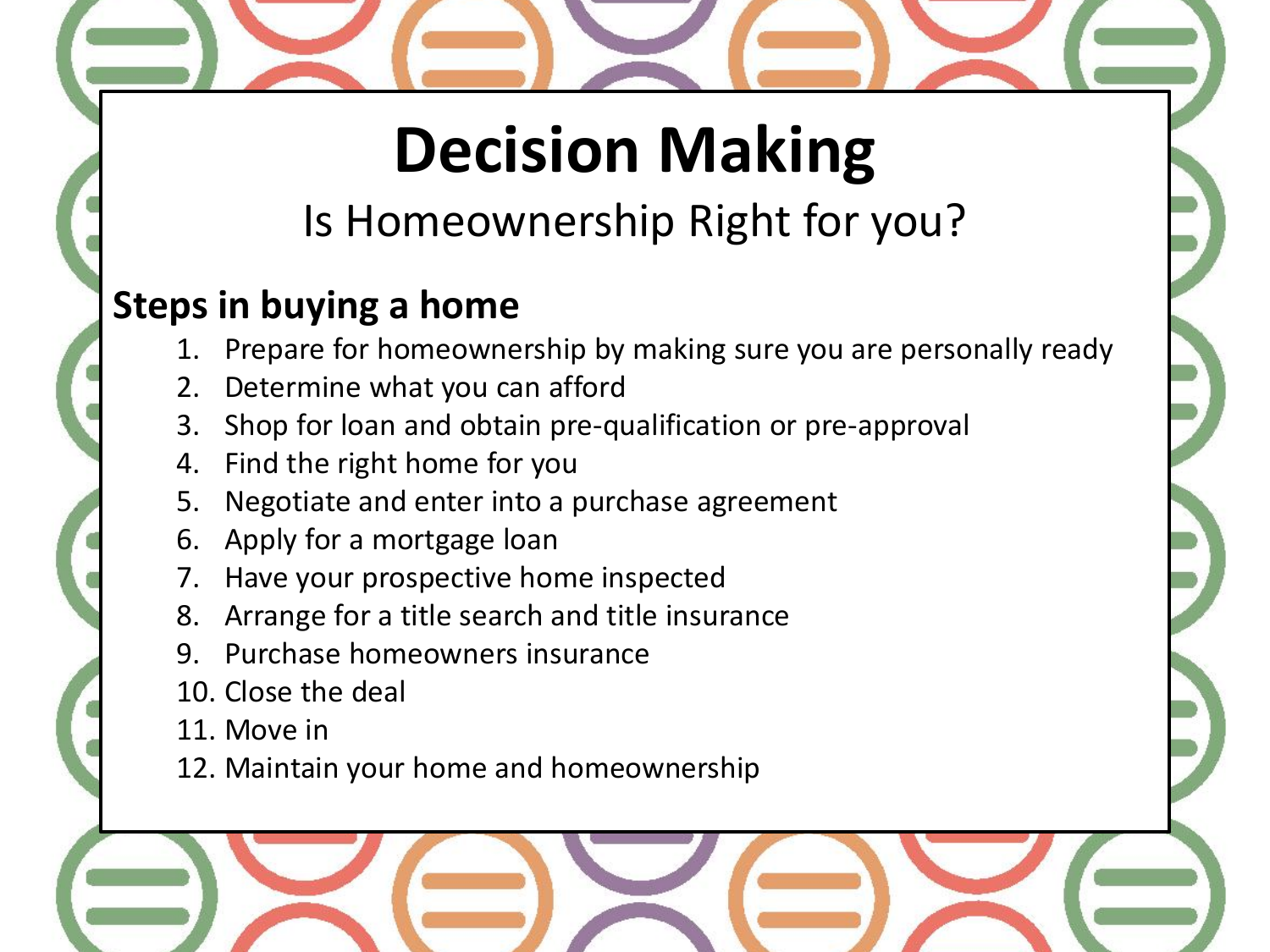## **Controlling the Home Buying Process**

- Homeowners take on high levels of accountability
- The buyer must take control of the buying process
- Understand the potential for conflict of interest when getting advice
- The only thing that matters is what's in writing

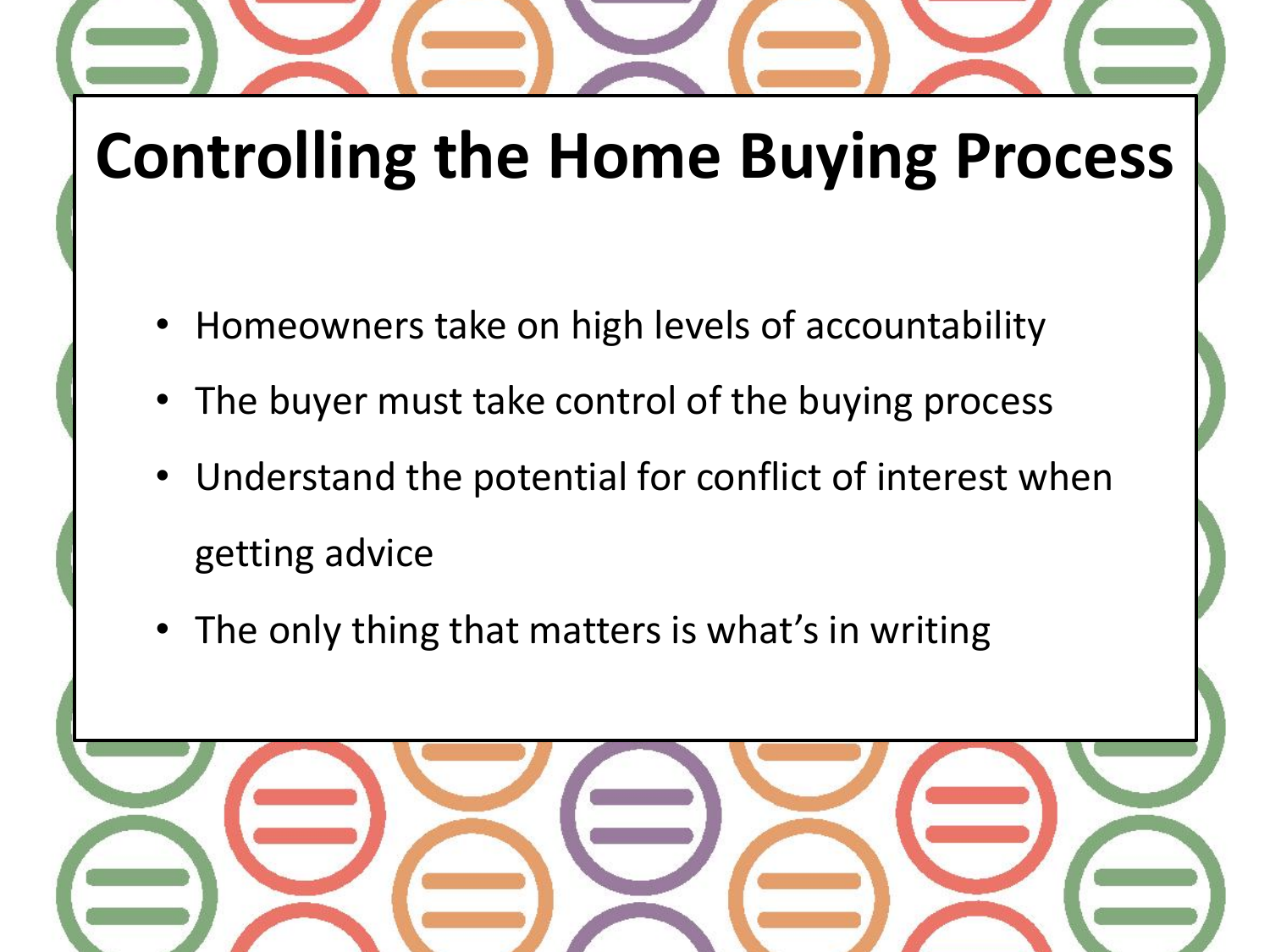**Experiences prepare you for homeownership**

#### **Your Experiences**

- Have you lived independently
- Are you willing to take on all responsibility for running a household by yourself
- If living with someone else, can you try takin over responsibility for a time
- Are you financially independent
- Do you pay all of your bills on time each month
- Can you maintain a budget for housing expenses

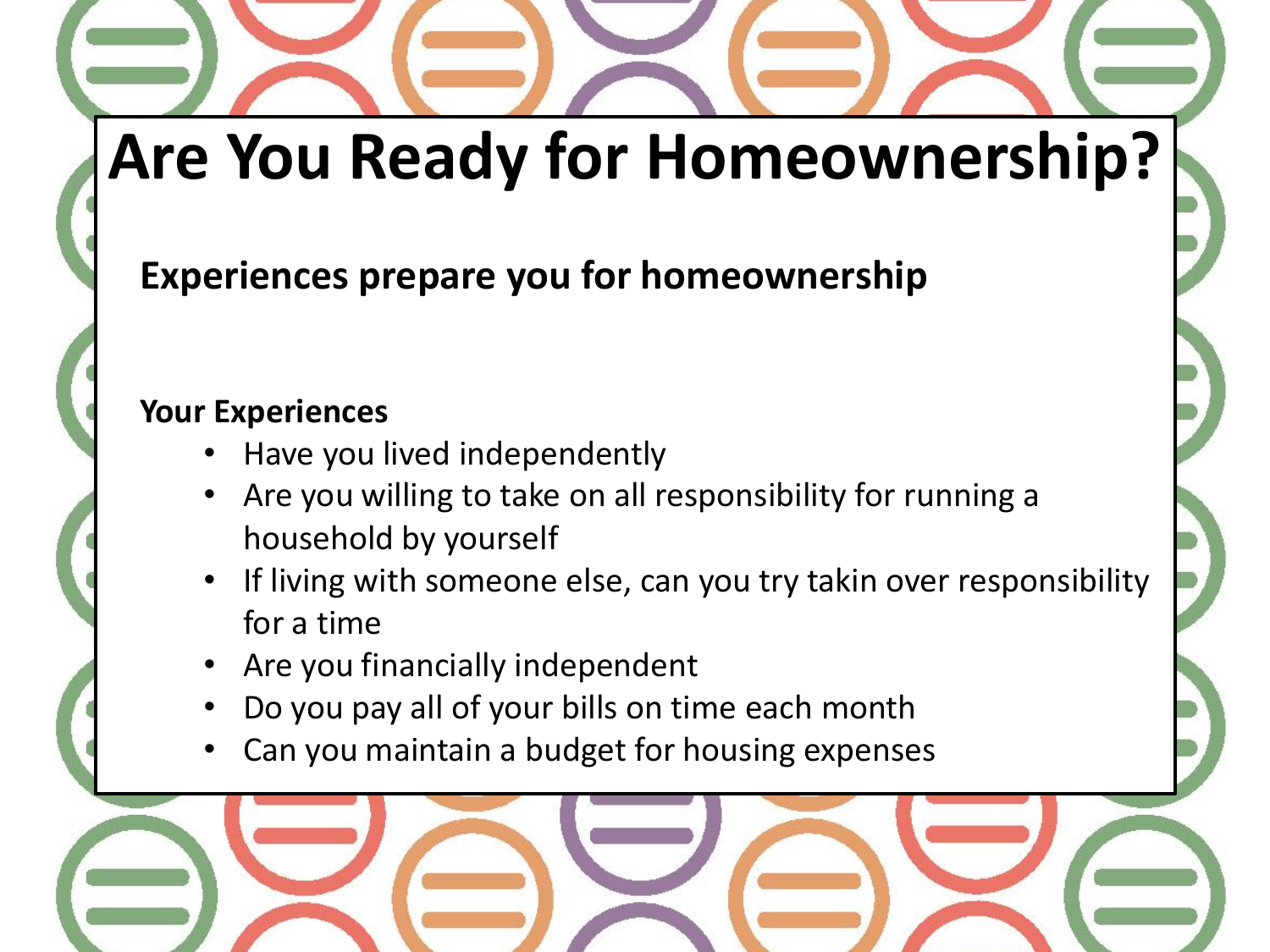**Experiences with other household members**

- Are you used to living together
- Do you make decisions together
- Do you jointly manage money together
- [Have you talked over all your expectations with caregivers and roommates]
- [Have you determined what other household members will and will not do]

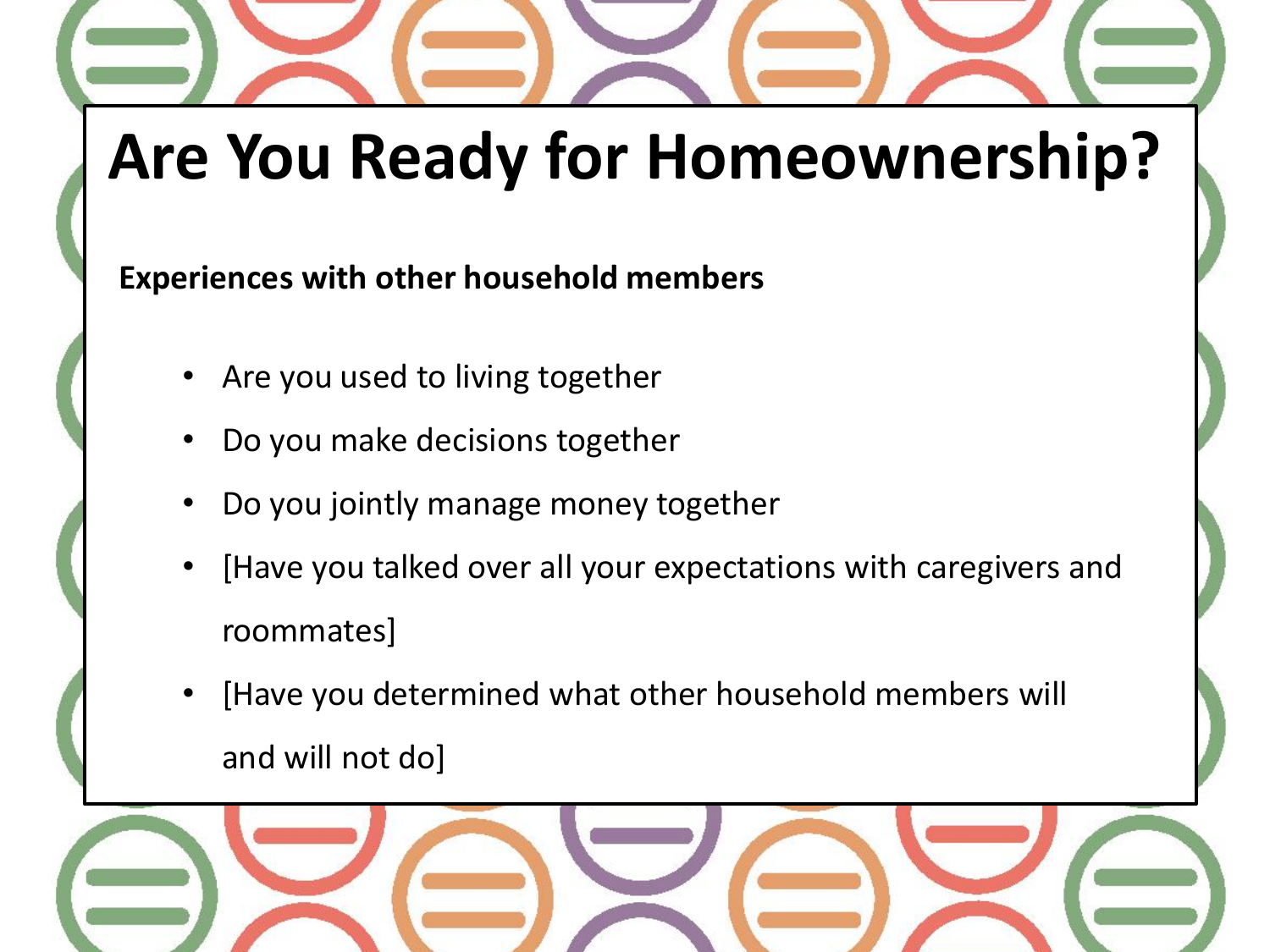#### **Experiences with Stability**

- Are you ready for a long-range commitment
- Do you plan to stay in your job or lifestyle for a while
- Do you plan to stay in the area for several years
- Are the people in your household who contribute to expenses staying with you

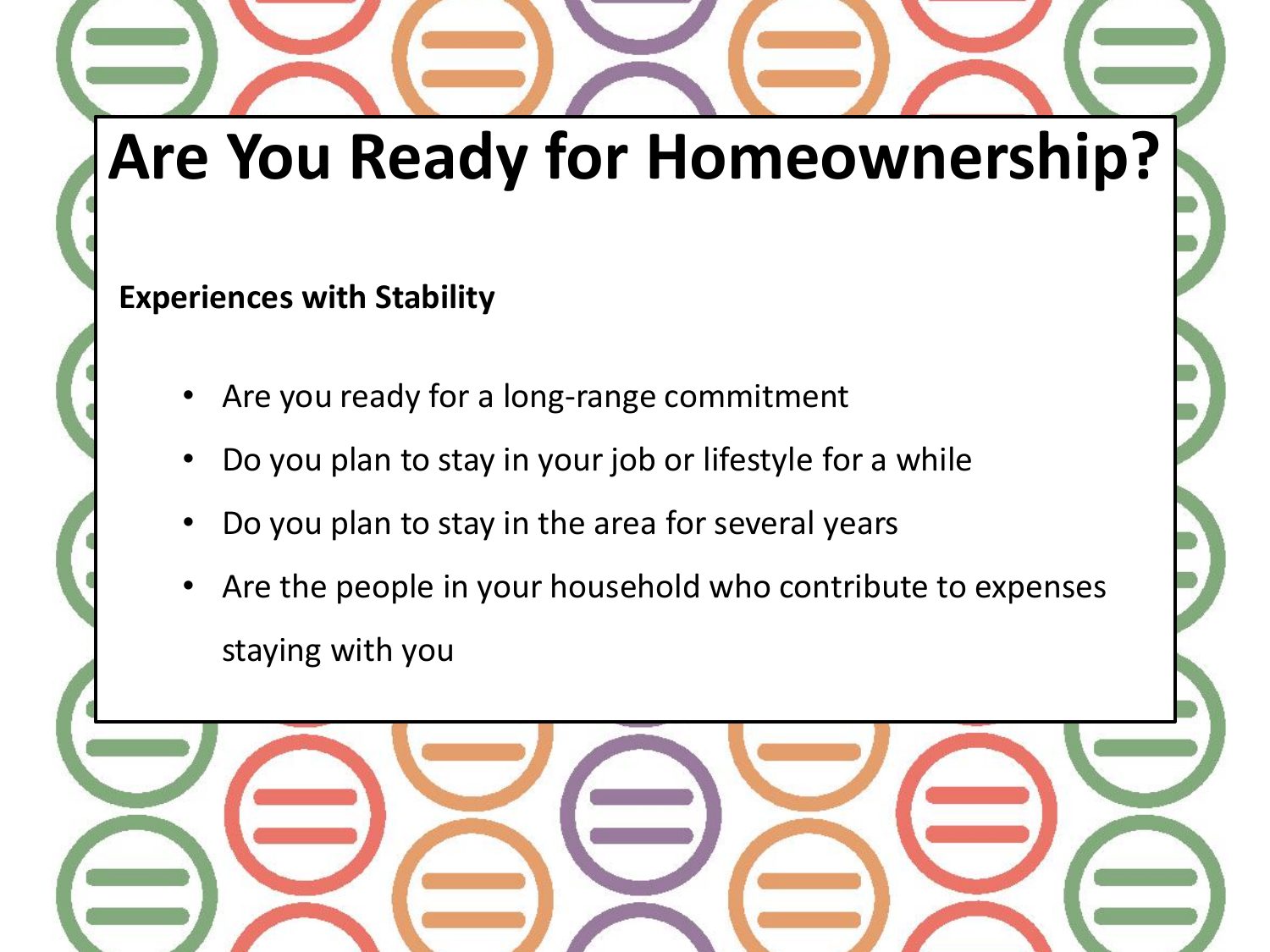### **Resources You'll Need For Homeownership**

- Do you have a steady source of income
	- Lenders want to see 2 years in your current position
	- Lenders want to see improvement in your position if you changed jobs
- Do you have credit and what does your credit report say about you?
	- Have you paid you bills on time
	- Have you inspected your credit report to make sure it is accurate
- Is your existing debt low enough to qualify for a loan?
	- What portion of your income do you owe to other people
- Do you have money for down payment and closing expenses?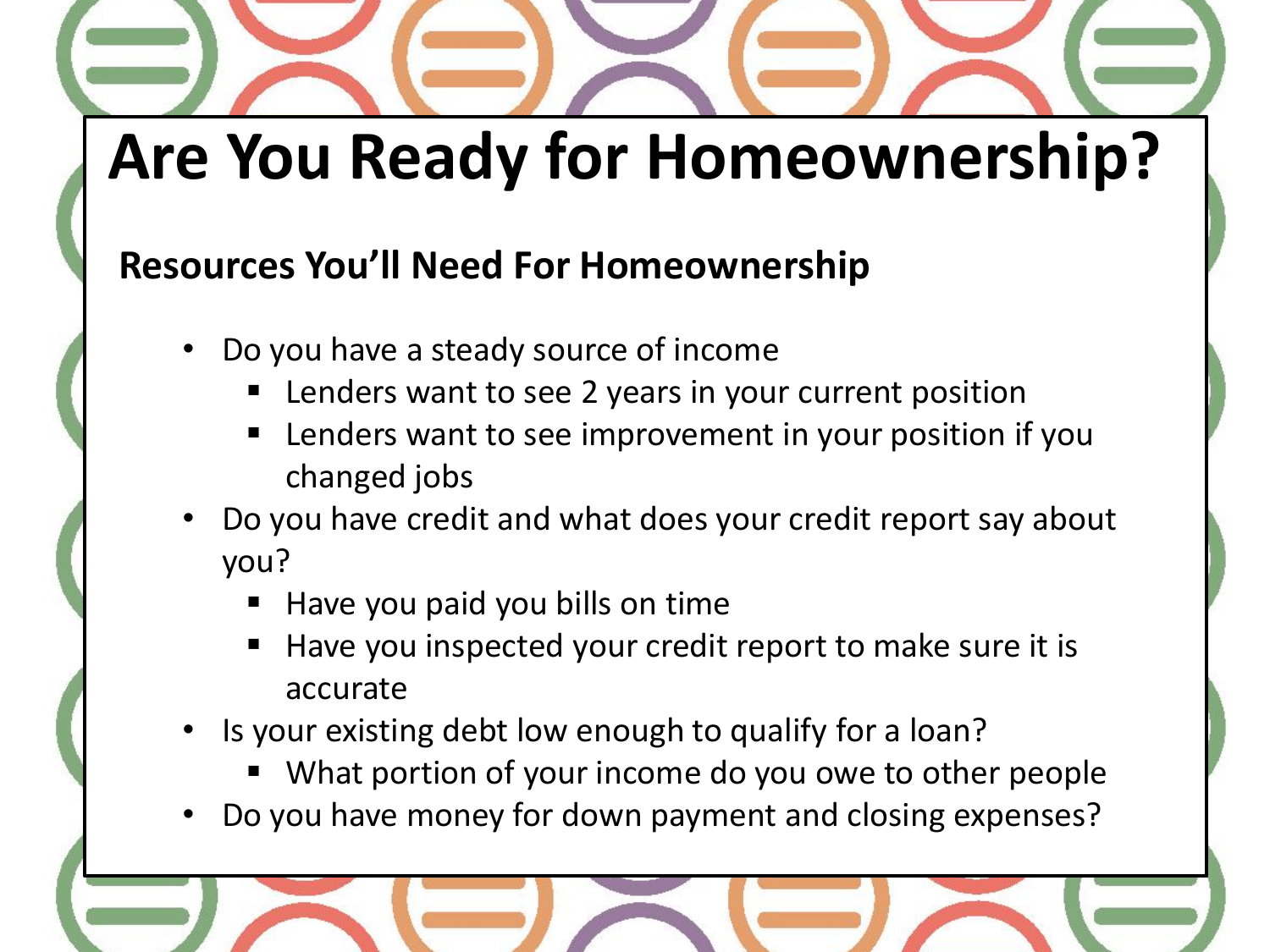# **Homeownership Pros and Cons**

#### **Homeownership Benefits**

- $\triangleright$  You have more control over what you can do to the property
- $\triangleright$  You usually have more privacy
- $\triangleright$  Your house can be a "savings" plan
- $\triangleright$  Your housings costs are more stable
- $\triangleright$  You will have some tax advantages
- Homeownership increases feelings of self-confidence and well-

being